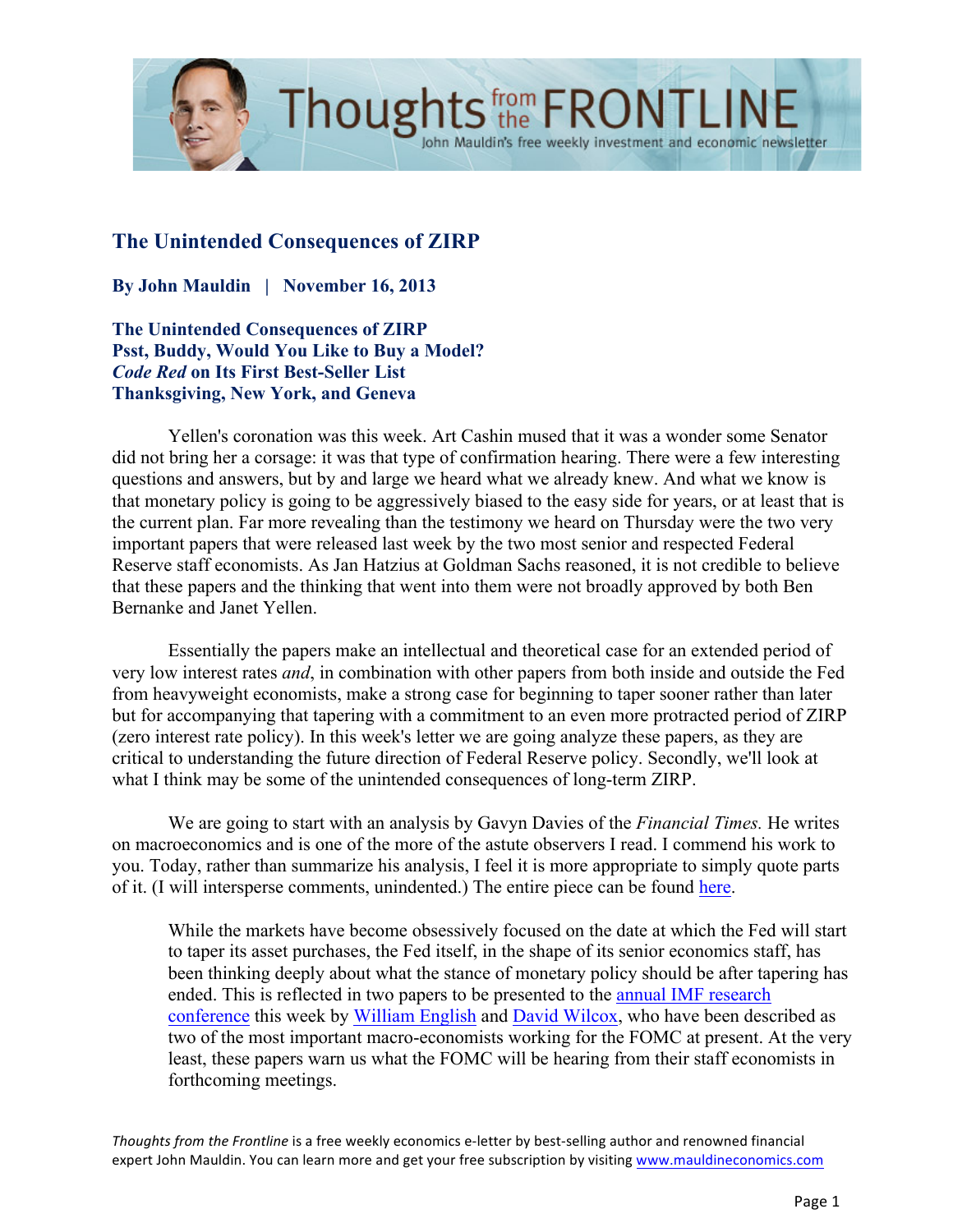The English paper extends the conclusions of Janet Yellen's ["optimal control speeches"](http://www.federalreserve.gov/newsevents/speech/yellen20120606a.htm) in 2012, which argued for pre-committing to keep short rates "lower-for-longer" than standard monetary rules would imply. The Wilcox paper dives into the murky waters of "endogenous supply", whereby the Fed needs to act aggressively to prevent temporary damage to US supply potential from becoming permanent. The overall message implicitly seems to accept that tapering will happen broadly on schedule, but this is offset by superdovishness on the forward path for short rates.

The papers are long and complex, and deserve to be read in full by anyone seriously interested in the Fed's thought processes. They are, of course, full of caveats and they acknowledge that huge uncertainties are involved. But they seem to point to three main conclusions that are very important for investors.

## **1. They have moved on from the tapering decision**

Both papers give a few nods in the direction of the tapering debate, but they are written with the unspoken assumption that the expansion of the balance sheet is no longer the main issue. I think we can conclude from this that they believe with a fairly high degree of certainty that the start and end dates for tapering will not be altered by more than a few months either way, and that the end point for the total size of the balance sheet is therefore also known fairly accurately. From now on, the key decision from their point of view is how long to delay the initial hike in short rates, and exactly how the central bank should pre-commit on this question. By omission, the details of tapering are revealed to be secondary.

Yellen said as much in her testimony. In response to a question about QE, she said, "I would agree that this program [QE] cannot continue forever, that there are costs and risks associated with the program."

The Fed have painted themselves into a corner of their own creation. They are clearly very concerned about the stock market reaction even to the mere announcement of the onset of tapering. But they also know they cannot continue buying \$85 billion of assets every month. Their balance sheet is already at \$4 trillion and at the current pace will expand by \$1 trillion a year. Although I can find no research that establishes a theoretical limit, I do believe the Fed does not want to find that limit by running into a wall. Further, it now appears that they recognize that QE is of limited effectiveness with market valuations where they are, and so for practical purposes they need to begin to withdraw QE.

But rather than let the market deal with the prospect of an end to an easy monetary policy (which everyone recognizes has to draw to an end at some point), they are now looking at ways to maintain the illusion of the power of the Federal Reserve. And they are right to be concerned about the market reaction, as was pointed out in a recent [note](http://beforeitsnews.com/financial-markets/2013/11/ray-dalios-bridgewater-on-the-feds-dilemma-were-worried-that-theres-no-gas-left-in-the-qe-tank-2631758.html) from Ray Dalio and Bridgewater, as analyzed by Zero Hedge: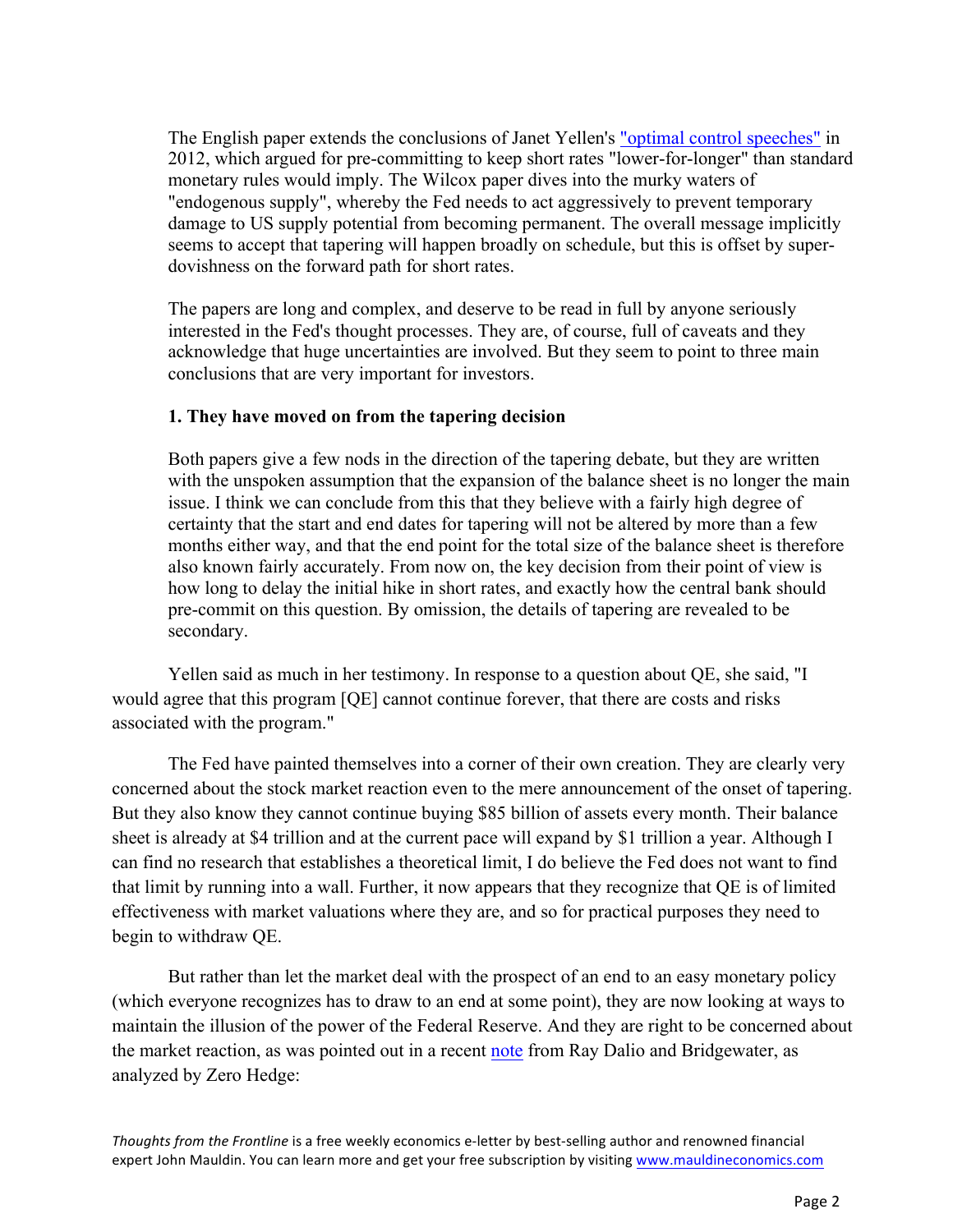"The Fed's real dilemma is that its **policy is creating a financial market bubble** that is large relative to the pickup in the economy that it is producing," Bridgewater notes, as the relationship between US equity markets and the Fed's balance sheet [\(here](http://www.zerohedge.com/news/2013-04-22/only-chart-required-price-us-stocks) and [here for](http://www.zerohedge.com/news/2013-10-17/what-feds-updated-year-end-sp500-price-target)  [example\)](http://www.zerohedge.com/news/2013-10-17/what-feds-updated-year-end-sp500-price-target) and "disconcerting disconnects" [\(here](http://www.zerohedge.com/news/2013-10-30/citi-warns-disconcerting-disconnects-us-markets) and [here\)](http://www.zerohedge.com/news/2013-10-10/biggest-banking-disconnect-lehman-hits-new-record) indicate how the Fed is ["trapped.](http://www.zerohedge.com/news/2013-11-07/ubs-warns-fed-trapped)" However, as the incoming Yellen faces up to her "tough" decisions to taper or not, Ray Dalio's team is concerned about something else – "**We're not worried about whether the Fed is going to hit or release the gas pedal, we're worried about whether there's much gas left in the tank and what will happen if there isn't.**"

Dalio then outlines their dilemma neatly. "…**The dilemma the Fed faces now is that the tools currently at its disposal are pretty much used up**, in that interest rates are at zero and US asset prices have been driven up to levels that imply very low levels of returns relative to the risk, so there is very little ability to stimulate from here if needed. So the Fed will either need to accept that outcome, or come up with new ideas to stimulate conditions."

The new ideas that Bridgewater and everyone else are looking for are in the papers we are examining. Returning to Davies work (emphasis below is mine!):

## **2. They think that** "**optimal**" **monetary policy is very dovish indeed on the path for rates.**

Both papers conduct optimal control exercises of the Yellen-type. These involve using macro-economic models to derive the path for forward short rates that optimise the behaviour of inflation and unemployment in coming years. The message is familiar: the Fed should pre-commit today to keep short rates at zero for a much longer period than would be implied by normal Taylor Rules, even though inflation would temporarily exceed 2 per cent, and unemployment would drop below the structural rate. This induces the economy to recover more quickly now, since real expected short rates are reduced.

Compared to previously published simulations, the new ones in the English paper are even more dovish. *They imply that the first hike in short rates should be in 2017, a year later than before.* More interestingly, they experiment with various thresholds that could be used to persuade the markets that the Fed really, really will keep short rates at zero, even if the economy recovers and inflation exceeds target. They conclude that the best way of doing this may be to set an unemployment threshold at 5.5 per cent, which is 1 per cent lower than the threshold currently in place, since this would produce the best mix of inflation and unemployment in the next few years. Such a low unemployment threshold has not been contemplated in the market up to now.

## **3. They think aggressively easy monetary policy is needed to prevent permanent supply side deterioration.**

This theme has been mentioned briefly in previous Bernanke speeches, but the Wilcox paper elevates it to center stage. The paper concludes that the level of potential output has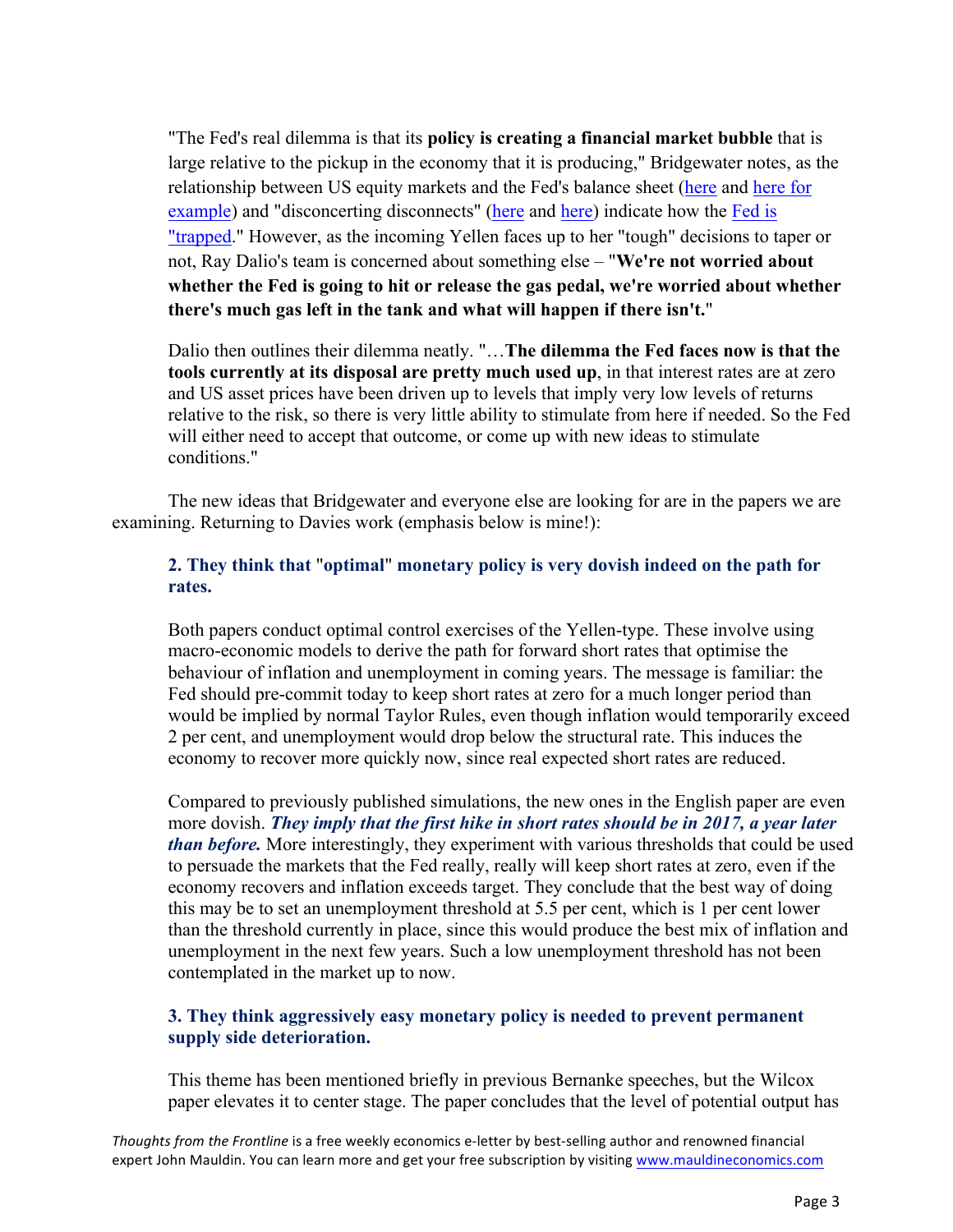been reduced by about 7 per cent in recent years, largely because the rate of productivity growth has fallen sharply. In normal circumstances, this would carry a hawkish message for monetary policy, because it significantly reduces the amount of spare capacity available in the economy in the near term.

However, the key is that Wilcox thinks that much of the loss in productive potential has been caused by (or is "endogenous to") the weakness in demand. For example, the paper says that the low levels of capital investment would be reversed if demand were to recover more rapidly, as would part of the decline in the labour participation rate. In a reversal of Say's Law, and also a reversal of most US macro-economic thinking since Friedman, demand creates its own supply.

This concept is key to understanding current economic thinking. The belief is that it is demand that is the issue and that lower rates will stimulate increased demand (consumption), presumably by making loans cheaper for businesses and consumers. More leverage is needed! But current policy apparently fails to grasp that the problem is not the lack of consumption: it is the lack of income. Income is produced by productivity. When leverage increases productivity, that is good; but when it is used simply to purchase goods for current consumption, it merely brings future consumption forward. Debt incurred and spent today is future consumption denied. Back to Davies:

This new belief in endogenous supply clearly reinforces the "lower for longer" case on short rates, since aggressively easy monetary policy would be more likely to lead to permanent gains in real output, with only temporary costs in higher inflation**. Whether or not any of this analysis turns out to be justified in the long run, it is surely important that it is now being argued so strongly in an important piece of Fed research.**

**Read that last sentence again. It makes no difference whether you and I might disagree with their analysis. They are at the helm, and unless something truly unexpected happens, we are going to get Fed assurances of low interest rates for a very long time. Davies concludes:**

The implication of these papers is that these Fed economists have largely accepted in their own minds that tapering will take place sometime fairly soon, but that they simultaneously believe that rates should be held at zero until (say) 2017. They will clearly have a problem in convincing markets of this. After the events of the summer, bond traders have drawn the conclusion that tapering is a robust signal that higher interest rates are on the way. The FOMC will need to work very hard indeed to convince the markets, through its new thresholds and public pronouncements, that tapering and forward short rates really do need to be divorced this time. It could be a long struggle.

On a side note, we are beginning to see calls from certain circles to think about also reducing the rate the Fed pays on the reserves held at the Fed from the current 25 basis points as a way to encourage banks to put that money to work, although where exactly they put it to work is not part of the concern. Just do something with it. That is a development we will need to watch.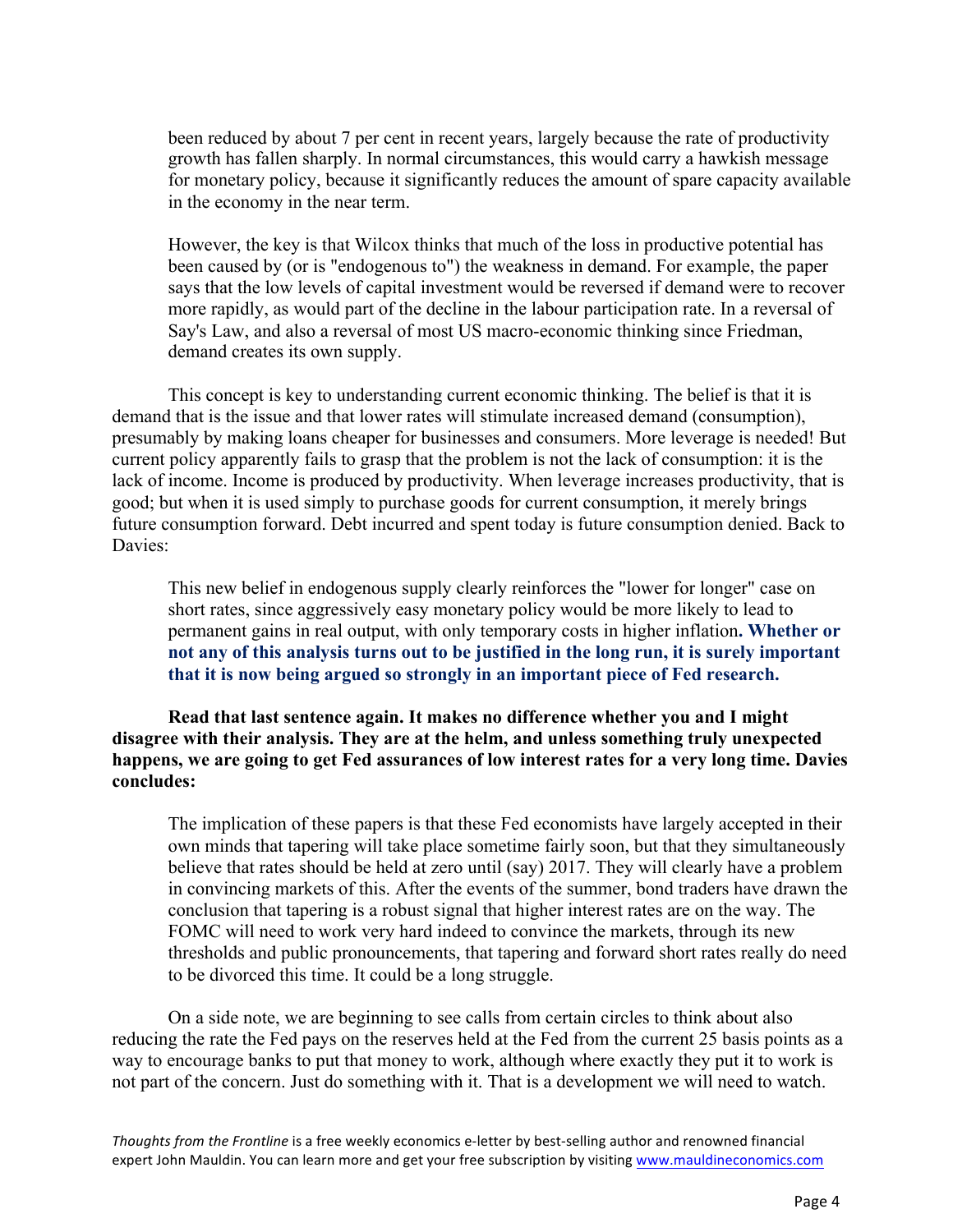#### **The Unintended Consequences of ZIRP**

Off the top of my head I can come up with four ways that the proposed extension of ZIRP can have consequences other than those outlined in the papers. We will look briefly at each of them, although they each deserve their own letter.

## **1. The large losses from the continued financial repression of interest rates on savers and pension funds**

Simply put, ultra-low interest rates mean that those who have saved money in whatever form will be getting less return on that money from safe, fixed-income investments. We're talking about rather large sums of money, as we will see. Ironically, this translates into a loss of consumption power when the Federal Reserve is supposedly concerned about consumption and requires increased savings at a time when the Fed is trying to boost demand. This is robbing Peter to favor an already well-off Paul.

A new [report](http://www.mckinsey.com/insights/economic_studies/qe_and_ultra_low_interest_rates_distributional_effects_and_risks) from the McKinsey Global Institute examines the distributional effects of these ultra-low rates. It finds that there have been significant effects on different sectors in the economy in terms of income interest and expense. From 2007 to 2012, governments in the Eurozone, the United Kingdom, and the United States collectively benefited by \$1.6 trillion, both through reduced debt-service costs and increased profits remitted by central banks (see the chart below). Nonfinancial corporations – large borrowers such as governments – benefited by \$710 billion as the interest rates on debt fell. **Although ultra-low interest rates boosted corporate profits in the United Kingdom and the United States by 5 percent in 2012, this has not translated into higher investment, possibly as a result of uncertainty about the strength of the economic recovery, as well as tighter lending standards.** Meanwhile, households in these countries together **lost \$630 billion** in net interest income, although the impact varies across groups. Younger households that are net borrowers have benefited, while older households with significant interest-bearing assets have lost income.

McKinsey estimates that households in the US have lost a cumulative \$360 billion. Meanwhile, banks and businesses have done very well.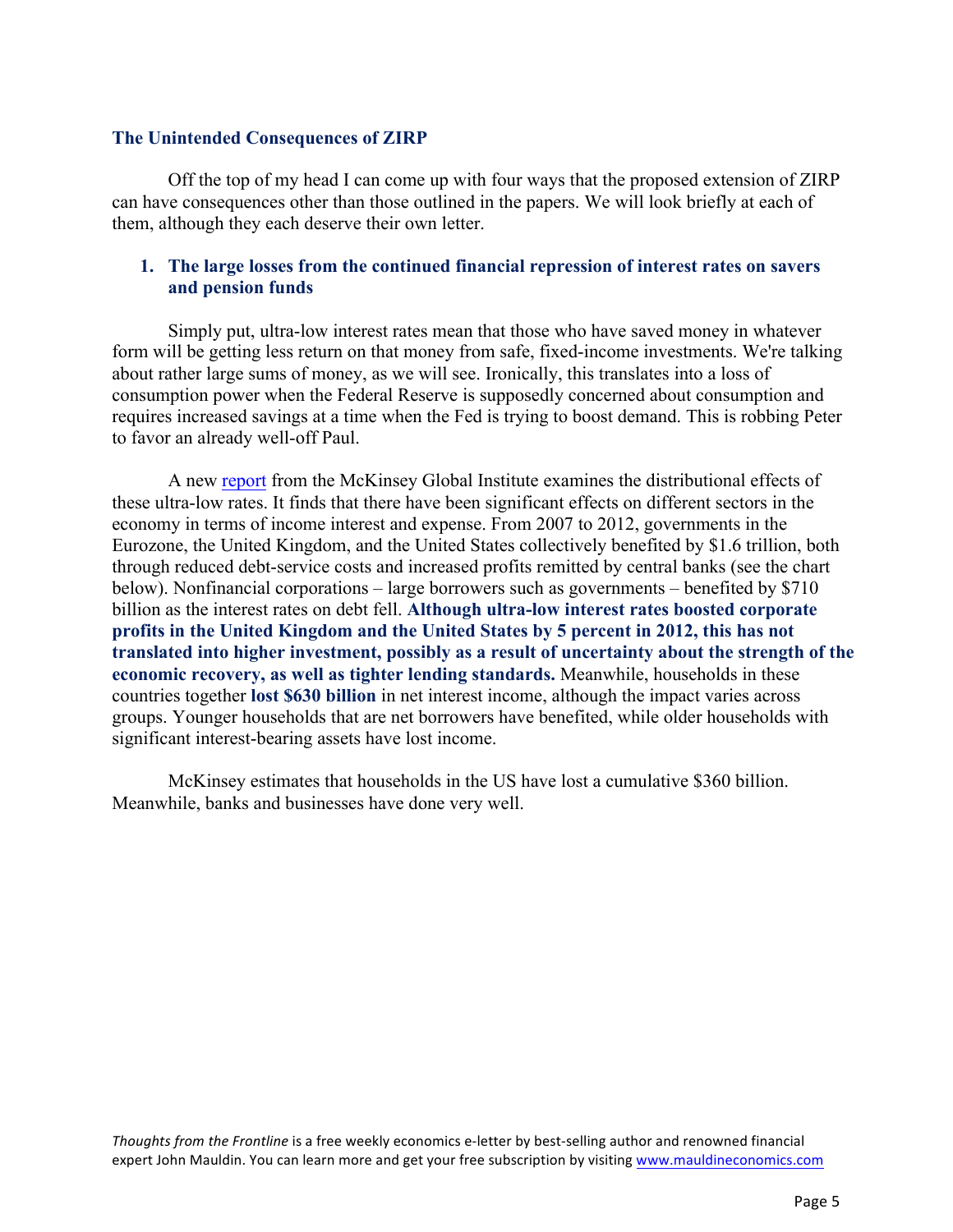

Estimated cumulative change in net interest income, 2007-12, \$ billion<sup>1</sup>

1At constant 2012 exchange rates.

<sup>2</sup>Excludes added central-bank profits.

This loss of household income requires tightened spending by retirees and means that those facing retirement have to spend less and save more in order to make sure they will have enough to live on. It also requires the older generation to work longer, which is demonstrably keeping jobs away from the younger generation, as I've documented clearly in past letters.

ZIRP means that the pension funds and insurance companies responsible for your annuities are making significantly less on their portfolios than they had hoped. There are lots of ways to express this loss, but I will offer three charts that will give us some indication of the magnitude of the loss over a period of 30 years.

Most public pension funds work with some variation of the traditional 60-40 portfolio, that is to say, 60% in equities and 40% in fixed income. They also target anywhere from 7 to 8.5% returns from their portfolios over the next 30 years in order to be able to generate the money they will need to pay retirees. The amount of assets they have today in their accounts is quite small in comparison to future requirements, and thus they are depending upon the magic of compound interest in order to be able to deliver the needed pension funds to their clients.

The next three graphs show what happens if interest rates are held near zero for three more years, six more years, and ten more years. I assume that in the low-interest-rate environment returns from investment portfolios will be less than 3.5% after expenses and then rise back to the more typical (but optimistic) 7% level. What we see is that there are significant cumulative return shortfalls after 30 years because of the initial period of low interest rates, with the shortfalls ranging from 9% to 28% of the final needed assets, depending on how long ZIRP persists. Those losses can be made up only by additional contributions from retirees and/or governments or by some magical increase in expected returns.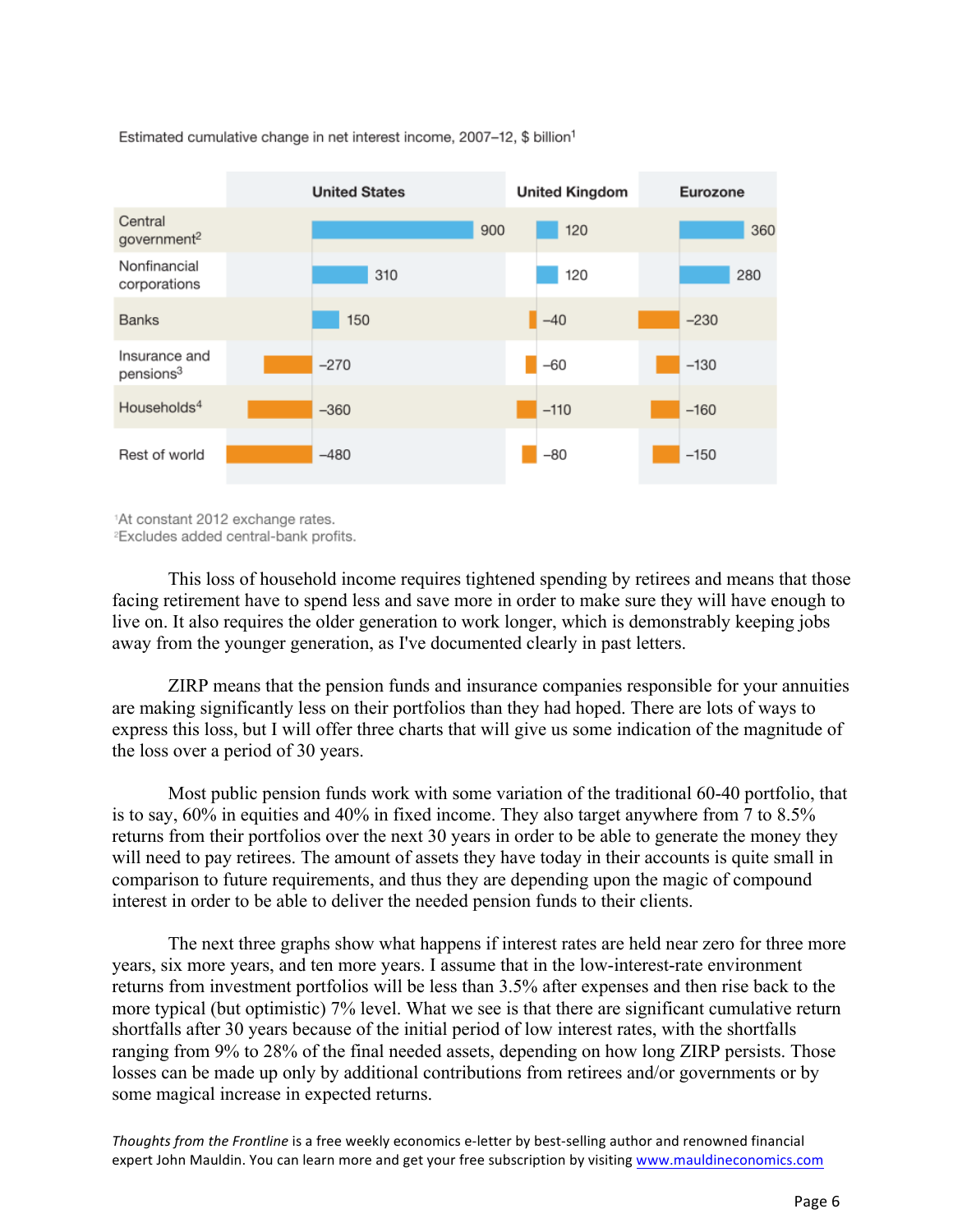Please note that there is nothing critical about the assumptions of 3.5% or 7% – you can make whatever assumptions you like, but the simple fact is that there will be a cumulative shortfall in later years as a result of a ZIRP environment in the initial years. Thus pensions will require more funding by the pensioners at some point, which means that their future consumption will be reduced. Once again we are borrowing from our future in order to finance ephemeral consumption today.

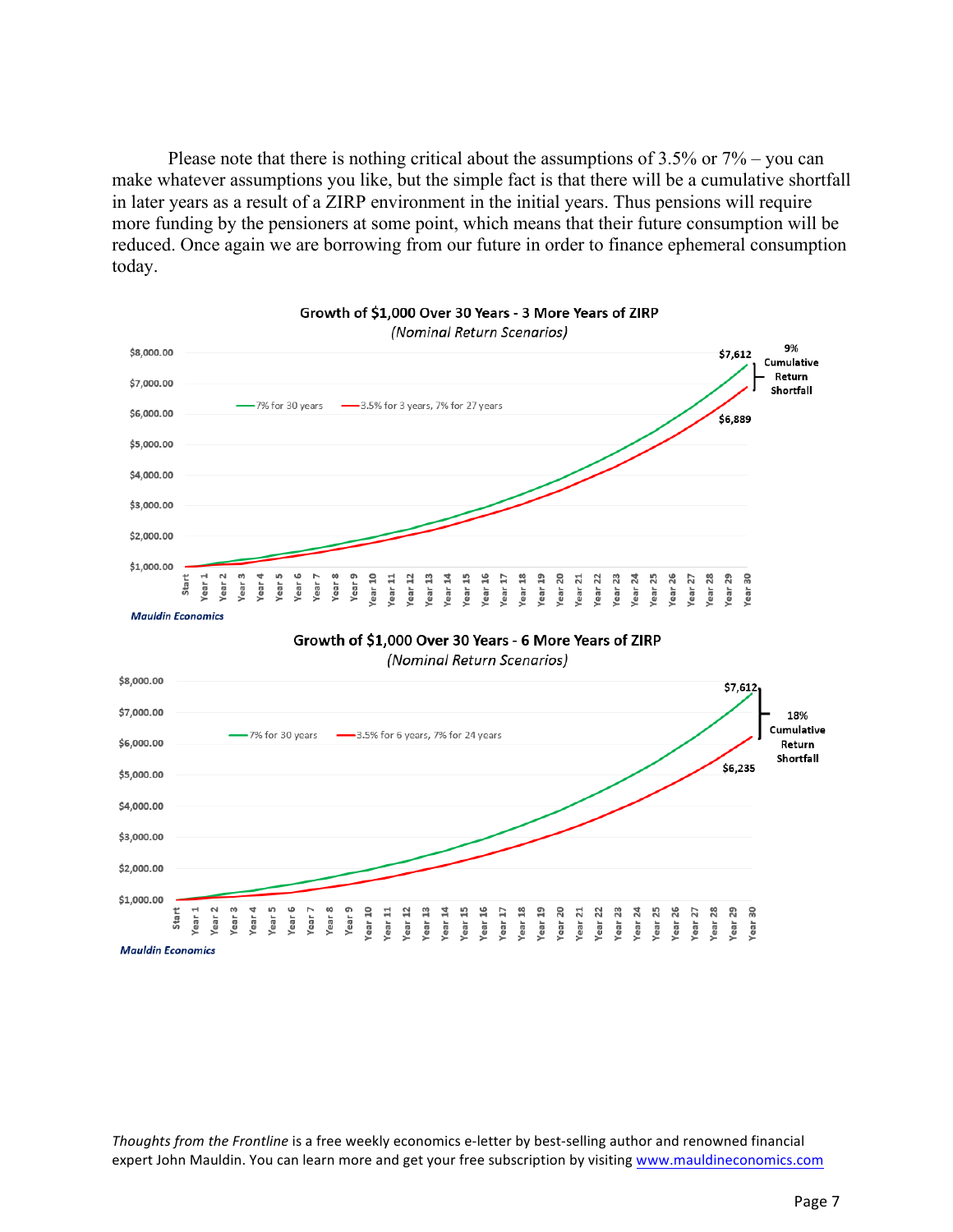

# Growth of \$1,000 Over 30 Years - 10 More Years of ZIRP

#### **2. The creation of a carry trade and misallocation of capital**

There is no question in my mind that many of my friends in the hedge fund and investment world will see an extended zero interest rate policy as a gift horse. If you tell a rational investor that he or she will be able to borrow money at very low rates for four or five years, then you are inviting all manner of financial transactions to take advantage of low borrowing rates. If, as an investor, you can borrow at 3% and get a 6% return, then a modest four times leverage gets you a 12% return on your capital. The financial engineering made possible by guaranteed low rates is really rather staggering. Whole books could be (and probably are being) written about all the ways to take advantage of such an environment. But also, the overall return from risk assets will be reduced as investors look to create carry trades and leverage up. So the very policy of encouraging investors to move out the risk curve in fact reduces the returns on the risks taken, especially for the average investor who can't take advantage of the financial engineering available to sophisticated investors. Wall Street makes a bundle, and Main Street gets stuck with higher risks and lower returns.

This is simply a trickle-down monetary policy by another name. The Federal Reserve hopes to inflate wealth assets and thereby encourage the wealthy to spend more, which will somehow trickle down to the average investor and worker on Main Street. This approach exacerbates the rich/poor divide even further. This is not a design flaw or an unintended consequence; it is the very essence of the policy. The fact that significant research shows that the wealth effect is minimal seems to be lost in the policy debates. This is infuriating beyond my ability to adequately express my frustration, but it is a clear result of the capture of the Federal Reserve by academic economists and the implementation of the interesting theory that 12 people can make better decisions than the market can about the value of money and the proper environment for investments. This is the philosopher king writ large.

As Dylan Grice wrote so eloquently this week in the *[Outside the Box](http://www.mauldineconomics.com/outsidethebox/the-language-of-inflation)* I sent you,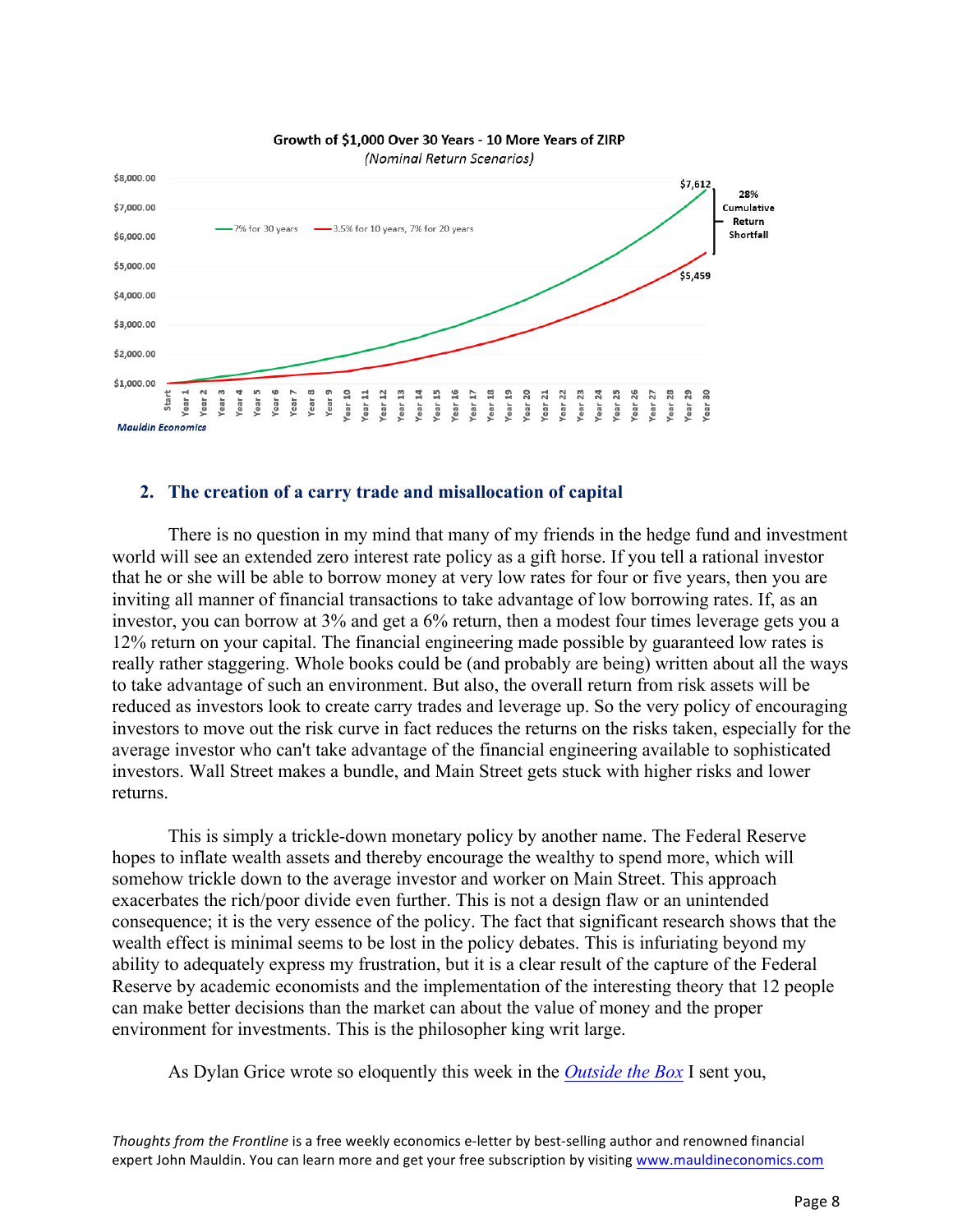From these observations can be derived a straightforward corollary on economic policy makers: trying to control a variable you can't measure (inflation) with a tool you don't fully understand (money) in a complex system with hidden, unobservable and non-linear interrelationships (the economy) is a guaranteed way to ensure that most things which happen weren't supposed to happen.

#### **3. What happens when the velocity of money turns around?**

We have no credible idea what drives movement in the velocity of money. As the chart shows below, it topped out in the '90s and has been dropping rather precipitously ever since. Charts that estimate the velocity of money back to the beginning of the  $20<sup>th</sup>$  century show that we are close to all-time lows. One of the things we do know is that the velocity of money is meanreverting. It will begin to go back up. The fact that it is been dropping has allowed the Federal Reserve to print money in a rather aggressive fashion without stimulating inflation. When the velocity of money starts back up, inflation could become a problem rather quickly. I have no idea when that might happen or why it would start to happen anytime soon. But one day it will happen. That's just the way of things. Central banks that might be comfortable with 2-3% or even 4% inflation will find themselves dealing with much higher inflation than they had anticipated. Janet Yellen told us she would be capable of raising rates to fight inflation if need be, just as Volcker did. Let's hope she doesn't have to prove it.



#### **4. The misallocation coming from rates being held below the natural rate of interests**

I have written on this in the past. When interest rates are held lower than the "natural rate of interest," it becomes more efficient for companies and investors to use money for financial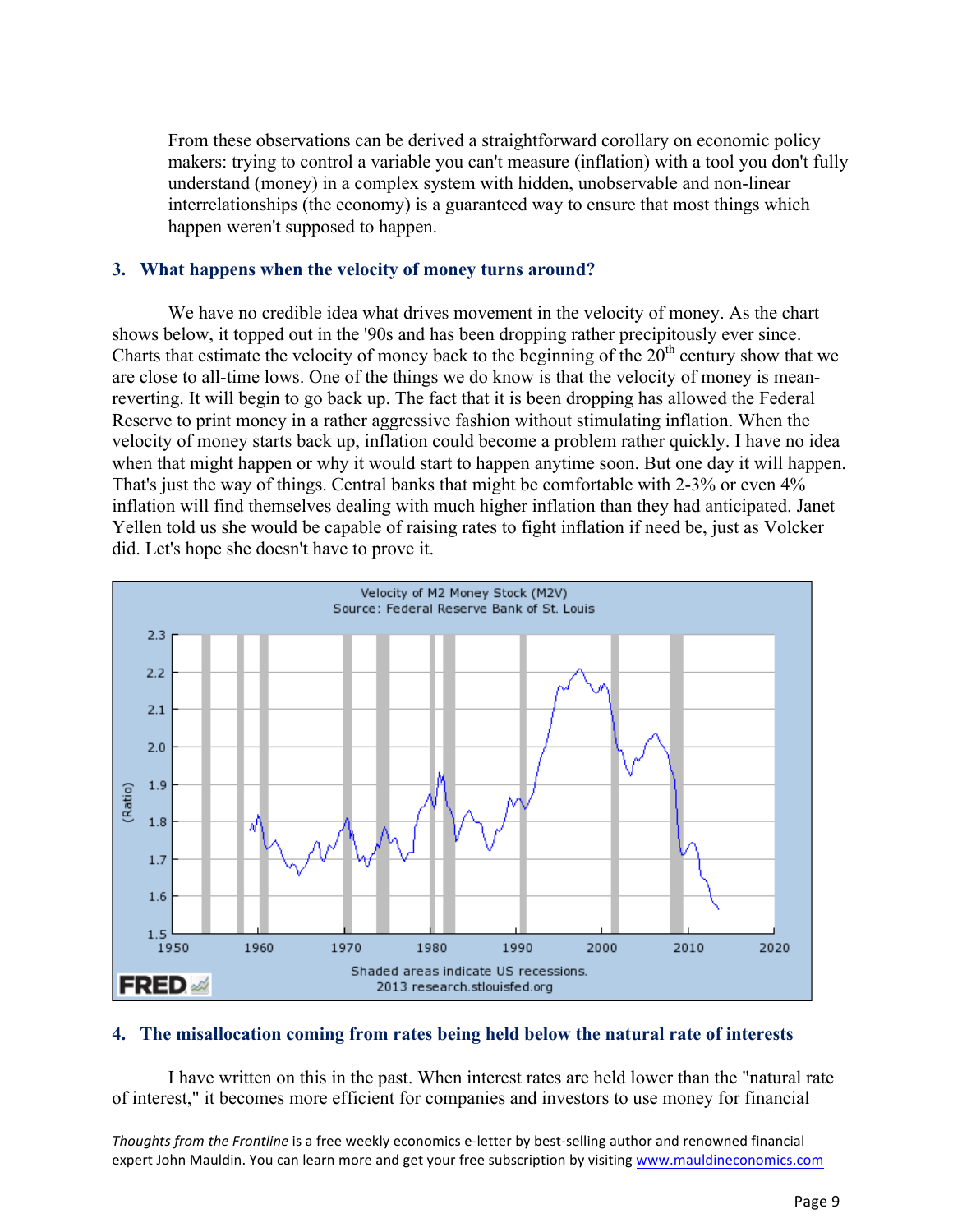transactions such as buying other companies rather than for productive purposes such as increasing capacity and competing for customers and sales. Why take the risk of competition, which is fraught with problems, when it is so much cheaper to simply borrow money and buy your competition? There is a reason that so many industries have effectively ended up as duopolies since the advent of low rates 12 years ago. While ZIRP makes money for those who have access to capital and for those who can sell their assets, it does not create new productive capacity and thus jobs, let alone help to create more efficient markets and pricing.

#### **Psst, Buddy, Would You Like to Buy a Model?**

As Jonathan Tepper and I write in *Code Red,* the Fed has elaborate models of the economy, which they use to make projections about its performance. Sadly, the Fed's forecasting track record is very poor. Now, they are giving us models in the papers we reviewed that suggest the proper direction of monetary policy is toward an extended regime of ZIRP.

Think about that for a minute. We are about to base our monetary policy once again on models built by a Fed that has repeatedly struck out in the forecasting game and whose models do not inspire great confidence. Like previous policy approaches, this new one is almost sure to produce unintended consequences and market disturbances.

The best and the brightest assure us they have the situation under control. How's that working out with regard to Obamacare?

As investors and money managers, we have no choice but to play the cards we are dealt. Demanding new cards is not an option when you don't own the dealer or make the rules of the game. There are ways to play even the poorest of hands, but it would be nice not to have to try to manufacture returns from so little, with the rules of the game thwarting your efforts.

## **Code Red on Its First Best-Seller List**

*[Code](http://www.mauldineconomics.com/go/vu22m-2/MEC) Red* made the *Wall Street Journal* best-seller list this weekend. Thanks to all of you who bought the book and made that happen. The reviews are quite positive so far. Fixed-income maven Richard Lehman over at *Forbes* wrote a very nice piece about *Code Red* this past weekend. I am pleased that he spoke so well of it.

If you read only one book on finance this year, read *Code Red: How To Protect Your Savings From the Coming Crisis* by John Maudlin and Jonathan Tepper. It is a recounting of current Federal Reserve Bank's "Code Red" policies for dealing with its mandate of promoting full employment while maintaining financial stability. The Code Red moniker is intended to draw attention to the unprecedented nature of those policies and the dangers we face when they are finally undone.

He goes on to say,

The book finishes with the most important chapters, what you can do to protect yourself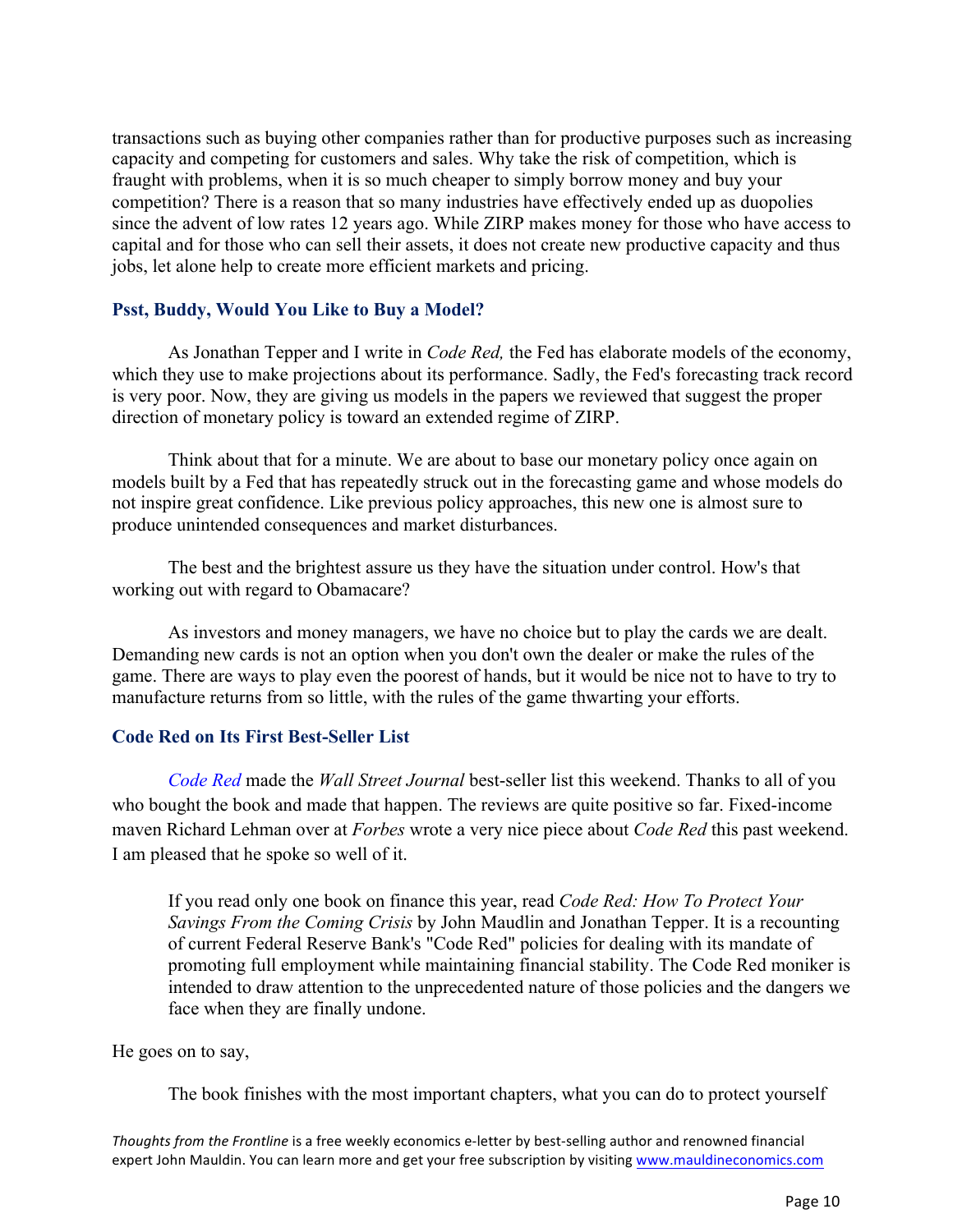from the almost certain negative fallout these policies will produce. This section alone makes the book a must read…. The authors see the end of a long secular bear market, but on the brink of a new secular bull market. Despite their dour outlook for the short term, they are basically bullish on America.

"But," he concludes, "no book review is considered complete without saying something negative; so, I think they should have titled it *Code Blue*." We'll come to you next time for a title, Richard.

[This link](http://www.mauldineconomics.com/go/vugur-2/OTB) will take you to a short video of Jonathan and me discussing the book. I think you will enjoy it.

#### **Thanksgiving, New York, and Geneva**

I am back home for two weeks and watching the construction of my new digs come together. It now looks like, with a final surge involving scores of workers working 18 hours a day, we will be in place by Thanksgiving, even if some work will continue to be done throughout the following month. I have to confess to going up every few hours to check on progress and make small decisions. This has been quite a process to watch. It does indeed seem to come together rapidly at the end. In theory, my move-in date is next weekend. We will see where I am sitting as I write to you next week.

I will go to New York the first week of December for a speech and meetings and maybe a little walking around. New York city is rather magical in December, my favorite time to be there. And maybe by that time my winter clothes can be out of storage. Then I am off the next week to Seattle for a day to speak for my partners at Altegris, and after that I turn around and fly to Geneva, in what will make for a long day of travel. I'll be home for Christmas. My daughters are already planning how to decorate the new apartment for the holidays, and as a practical matter I am going to have to relent and buy a "fake" Christmas tree. If you know of a very realistic tree, I would be interested in hearing your suggestion.

It is late and my editors, Charley & Lisa Sweet, are waiting in Kansas City for me to send this on. They'll post it to the website before heading off tomorrow to pick up some goats in Missouri and Kentucky and drive them back to Georgia. Given the trouble they have gone to, these must be some very special goats. I am almost afraid to ask.

Have a great week. I see family and a lot of moving in my coming week.

Your thinking about mushrooms and prime rib analyst,

Fif Maddi

John Mauldin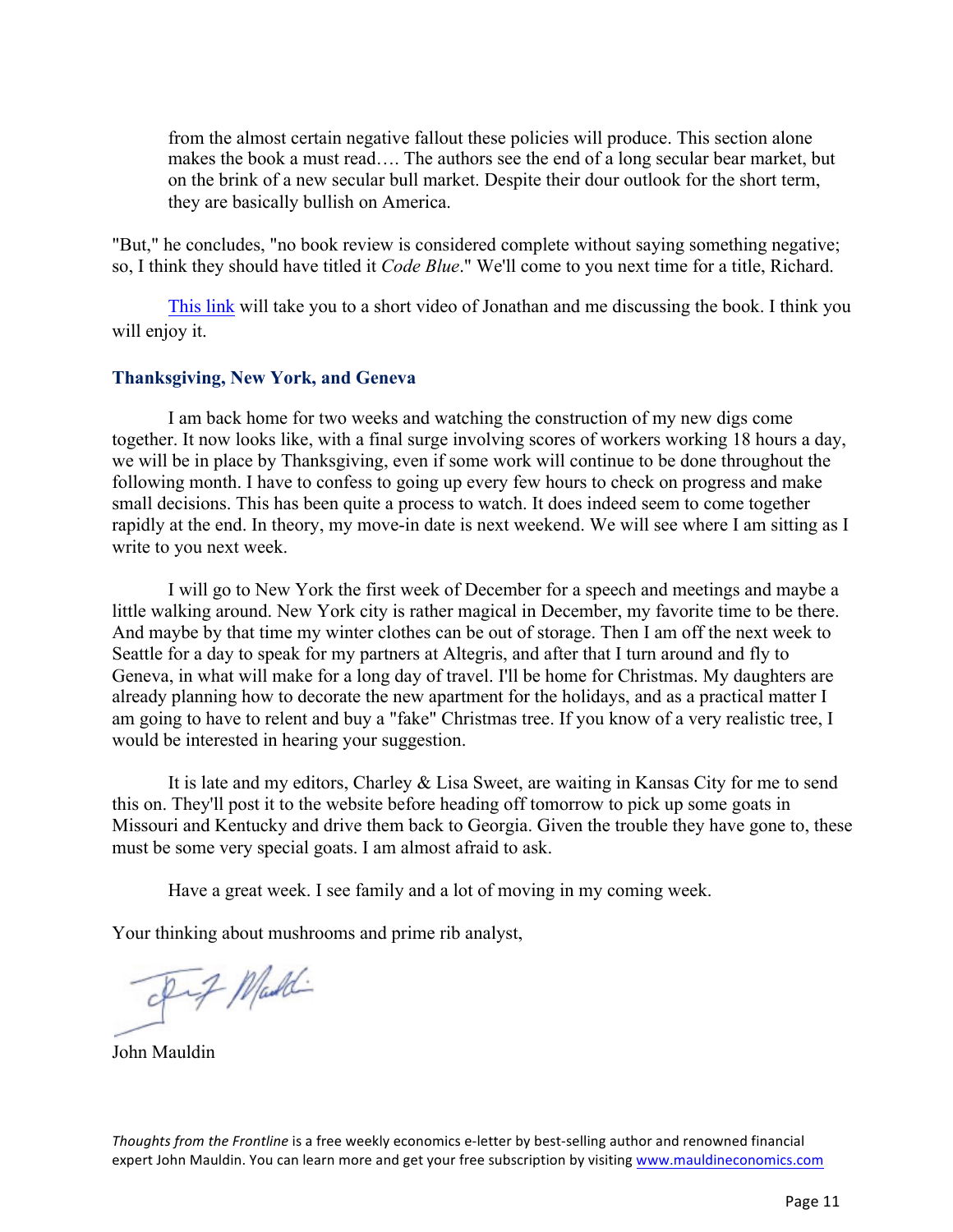## **Share Your Thoughts on This Article**

**Post a Comment** 

Send to a Friend | Print Article | View as PDF | Permissions/Reprints | Previous Article

*Thoughts From the Frontline* is a free weekly economic e-letter by best-selling author and renowned financial expert, John Mauldin. You can learn more and get your free subscription by visiting http://www.mauldineconomics.com.

Please write to subscribers@mauldineconomics.com to inform us of any reproductions, including when and where copy will be reproduced. You must keep the letter intact, from introduction to disclaimers. If you would like to quote brief portions only, please reference http://www.mauldineconomics.com.

To subscribe to John Mauldin's e-letter, please click here: http://www.mauldineconomics.com/subscribe/

To change your email address, please click here: http://www.mauldineconomics.com/change-address

If you would ALSO like changes applied to the Mauldin Circle e-letter, please include your old and new email address along with a note requesting the change for both e-letters and send your request to compliance@2000wave.com.

To unsubscribe, please refer to the bottom of the email.

*Thoughts From the Frontline* and JohnMauldin.com is not an offering for any investment. It represents only the opinions of John Mauldin and those that he interviews. Any views expressed are provided for information purposes only and should not be construed in any way as an offer, an endorsement, or inducement to invest and is not in any way a testimony of, or associated with, Mauldin's other firms. John Mauldin is the Chairman of Mauldin Economics, LLC. He also is the President of Millennium Wave Advisors, LLC (MWA) which is an investment advisory firm registered with multiple states, President and registered representative of Millennium Wave Securities, LLC, (MWS) member FINRA, SIPC. MWS is also a Commodity Pool Operator (CPO) and a Commodity Trading Advisor (CTA) registered with the CFTC, as well as an Introducing Broker (IB) and NFA Member. Millennium Wave Investments is a dba of MWA LLC and MWS LLC. This message may contain information that is confidential or privileged and is intended only for the individual or entity named above and does not constitute an offer for or advice about any alternative investment product. Such advice can only be made when accompanied by a prospectus or similar offering document. Past performance is not indicative of future performance. Please make sure to review important disclosures at the end of each article. Mauldin companies may have a marketing relationship with products and services mentioned in this letter for a fee.

Note: Joining the Mauldin Circle is not an offering for any investment. It represents only the opinions of John Mauldin and Millennium Wave Investments. It is intended solely for investors who have registered with Millennium Wave Investments and its partners at www.MauldinCircle.com or directly related websites. The Mauldin Circle may send out material that is provided on a confidential basis, and subscribers to the Mauldin Circle are not to send this letter to anyone other than their professional investment counselors. Investors should discuss any investment with their personal investment counsel. John Mauldin is the President of Millennium Wave Advisors, LLC (MWA), which is an investment advisory firm registered with multiple states. John Mauldin is a registered representative of Millennium Wave Securities, LLC, (MWS), an FINRA registered broker-dealer. MWS is also a Commodity Pool Operator (CPO) and a Commodity Trading Advisor (CTA) registered with the CFTC, as well as an Introducing Broker (IB). Millennium Wave Investments is a dba of MWA LLC and MWS LLC. Millennium Wave Investments cooperates in the consulting on and marketing of private and non-private investment offerings with other independent firms such as Altegris Investments; Capital Management Group; Absolute Return Partners, LLP; Fynn Capital; Nicola Wealth Management; and Plexus Asset Management. Investment offerings recommended by Mauldin may pay a portion of their fees to these independent firms, who will share 1/3 of those fees with MWS and thus with Mauldin. Any views expressed